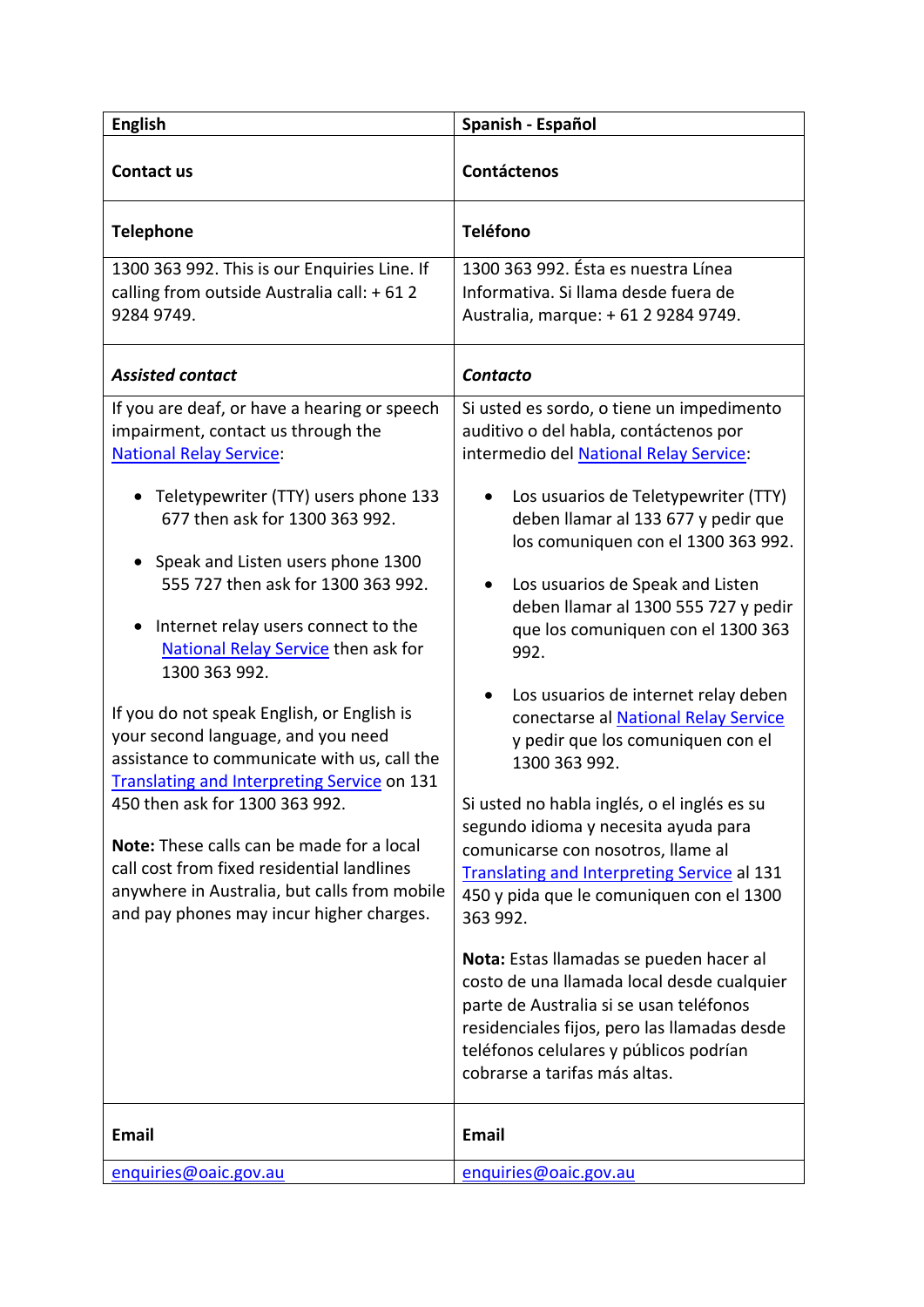| <b>Facsimile</b>                                                                                                                                                                                                      | Fax                                                                                                                                                                                                                                                             |
|-----------------------------------------------------------------------------------------------------------------------------------------------------------------------------------------------------------------------|-----------------------------------------------------------------------------------------------------------------------------------------------------------------------------------------------------------------------------------------------------------------|
| +61 2 9284 9666                                                                                                                                                                                                       | +61 2 9284 9666                                                                                                                                                                                                                                                 |
| <b>Post</b>                                                                                                                                                                                                           | Correo                                                                                                                                                                                                                                                          |
| <b>Sydney Office</b>                                                                                                                                                                                                  | Oficina de Sydney                                                                                                                                                                                                                                               |
| GPO Box 5218 Sydney NSW 2001                                                                                                                                                                                          | GPO Box 5218 Sydney NSW 2001                                                                                                                                                                                                                                    |
| <b>Canberra Office</b>                                                                                                                                                                                                | Oficina de Canberra                                                                                                                                                                                                                                             |
| GPO Box 2999 Canberra ACT 2601                                                                                                                                                                                        | GPO Box 2999 Canberra ACT 2601                                                                                                                                                                                                                                  |
| <b>FOI</b>                                                                                                                                                                                                            | <b>FOI</b>                                                                                                                                                                                                                                                      |
| For freedom of information (FOI) requests<br>in relation to information held by the Office<br>of the Australian Information<br>Commissioner (OAIC) email<br>foi@oaic.gov.au or contact 1300 363 992.                  | Para presentar solicitudes de libertad de<br>información (FOI) relacionadas con<br>información que tiene en su poder la Office<br>of the Australian Information Commissioner<br>(OAIC), mande un email a<br>foi@oaic.gov.au o llame al 1300 363 992.            |
| <b>IPS</b>                                                                                                                                                                                                            | <b>IPS</b>                                                                                                                                                                                                                                                      |
| For questions or feedback in relation to the<br><b>OAIC's Information Publication Scheme</b><br>(IPS) entry contact: Director,<br>Communications and Corporate by email at<br>website@oaic.gov.au or on 1300 363 992. | Para hacer preguntas o comentarios<br>relacionados con el Programa de<br>Publicaciones Informativas (IPS) de la OAIC,<br>contacte inicialmente al: Director,<br>Communications and Corporate por email<br>en website@oaic.gov.au o llamando al 1300<br>363 992. |
| <b>Street Address</b>                                                                                                                                                                                                 | <b>Dirección</b>                                                                                                                                                                                                                                                |
| Office of the Australian Information<br>Commissioner, Level 3, 175 Pitt Street,<br>Sydney 2000                                                                                                                        | Office of the Australian Information<br>Commissioner, Level 3, 175 Pitt Street,<br>Sydney 2000                                                                                                                                                                  |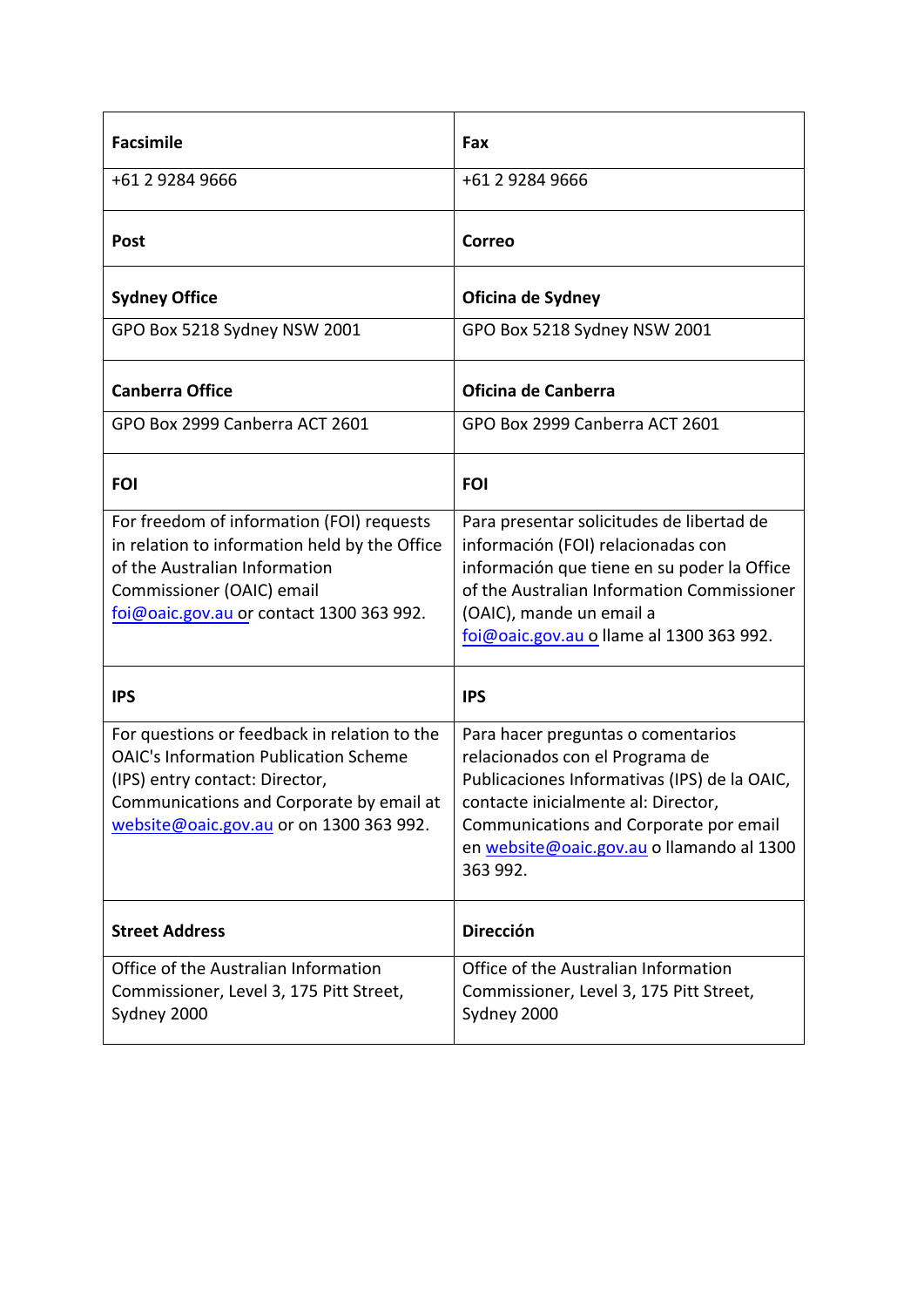| Social media                                                                                                                                                                                                                                                                                  | <b>Medios sociales</b>                                                                                                                                                                                                                                                                                                                      |
|-----------------------------------------------------------------------------------------------------------------------------------------------------------------------------------------------------------------------------------------------------------------------------------------------|---------------------------------------------------------------------------------------------------------------------------------------------------------------------------------------------------------------------------------------------------------------------------------------------------------------------------------------------|
| Facebook: www.facebook.com/OAICgov                                                                                                                                                                                                                                                            | Facebook: www.facebook.com/OAICgov                                                                                                                                                                                                                                                                                                          |
| Twitter: www.twitter.com/oaicgov                                                                                                                                                                                                                                                              | Twitter: www.twitter.com/oaicgov                                                                                                                                                                                                                                                                                                            |
| YouTube:                                                                                                                                                                                                                                                                                      | YouTube:                                                                                                                                                                                                                                                                                                                                    |
| www.youtube.com/user/OAICgov                                                                                                                                                                                                                                                                  | www.youtube.com/user/OAICgov                                                                                                                                                                                                                                                                                                                |
| Data.gov.au: data.gov.au/?s=oaic                                                                                                                                                                                                                                                              | Data.gov.au: data.gov.au/?s=oaic                                                                                                                                                                                                                                                                                                            |
| <b>Online forms</b>                                                                                                                                                                                                                                                                           | <b>Formularios en línea</b>                                                                                                                                                                                                                                                                                                                 |
| Below are links to a number of interactive<br>PDF forms that can assist you in contacting<br>us. These forms require Adobe Acrobat 9.3<br>or later installed on your computer to<br>function. If you are unsure about which<br>form to use please ring our Enquiries Line<br>on 1300 363 992. | A continuación se dan vínculos a una serie<br>de formularios interactivos en formato PDF,<br>que pueden ayudarle a contactarnos. Para<br>que estos formularios funcionen usted<br>debe tener Adobe Acrobat 9.3 o versión<br>posterior. Si no está seguro de cuál<br>formulario usar, llame a nuestra Línea de<br>Consultas al 1300 363 992. |
|                                                                                                                                                                                                                                                                                               |                                                                                                                                                                                                                                                                                                                                             |
| <b>Privacy Complaints</b>                                                                                                                                                                                                                                                                     | Quejas de privacidad                                                                                                                                                                                                                                                                                                                        |
| Use this form to make a complaint about                                                                                                                                                                                                                                                       | Use este formulario para presentar una                                                                                                                                                                                                                                                                                                      |
| the handling of your personal information                                                                                                                                                                                                                                                     | queja sobre el manejo de su información                                                                                                                                                                                                                                                                                                     |
| by an Australian Government agency or a<br>private sector organisation.                                                                                                                                                                                                                       | personal por parte de una agencia del<br>Gobierno Australiano, o de una                                                                                                                                                                                                                                                                     |
|                                                                                                                                                                                                                                                                                               | organización del sector privado.                                                                                                                                                                                                                                                                                                            |
| <b>Privacy Complaint form</b>                                                                                                                                                                                                                                                                 | <b>Privacy Complaint form [Formulario para</b>                                                                                                                                                                                                                                                                                              |
| Freedom of information merits review                                                                                                                                                                                                                                                          | queja de privacidad]<br>Revisión de méritos de libertad de<br>información                                                                                                                                                                                                                                                                   |
| Use this form to request a review of an FOI                                                                                                                                                                                                                                                   | Use este formulario para solicitar una                                                                                                                                                                                                                                                                                                      |
| decision by an Australian Government                                                                                                                                                                                                                                                          | revisión de una decisión de FOI emitida por                                                                                                                                                                                                                                                                                                 |
| agency.                                                                                                                                                                                                                                                                                       | una agencia del Gobierno Australiano.                                                                                                                                                                                                                                                                                                       |
| Freedom of information merits review form                                                                                                                                                                                                                                                     | Freedom of information merits review form<br>[Formulario de revisión de méritos de<br>libertad de información]                                                                                                                                                                                                                              |
| <b>Freedom of information complaints</b>                                                                                                                                                                                                                                                      | Quejas de libertad de información                                                                                                                                                                                                                                                                                                           |
| Use this form to complain about the way                                                                                                                                                                                                                                                       | Use este formulario para quejarse de la                                                                                                                                                                                                                                                                                                     |
| your FOI request was handled by an<br>Australian Government agency.                                                                                                                                                                                                                           | forma en que fue tratada su solicitud de FOI<br>por una agencia del Gobierno Australiano                                                                                                                                                                                                                                                    |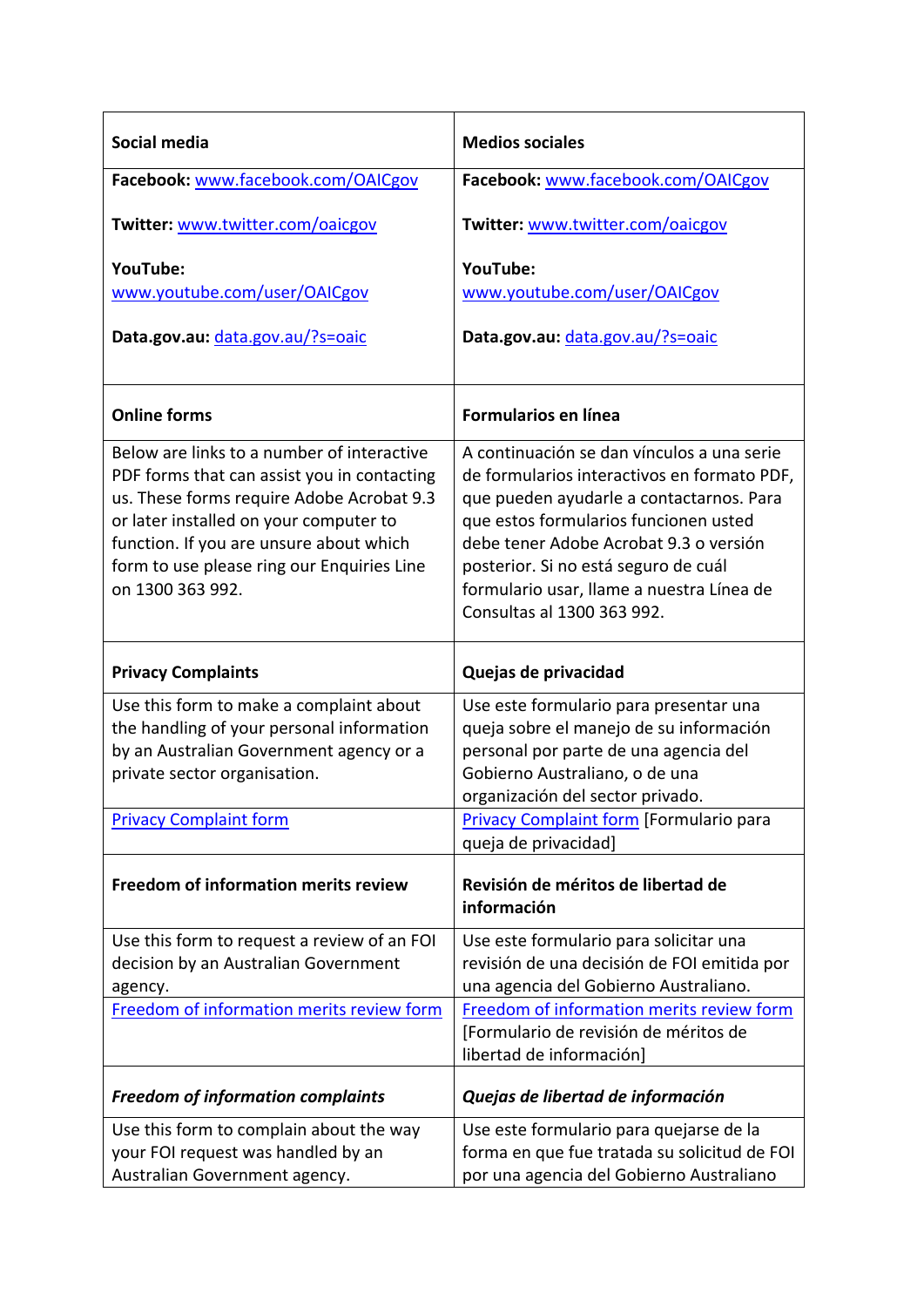| Freedom of information complaint form                                                                                                                                                                                                                                                | Freedom of information complaint form<br>[Formulario de queja de libertad de<br>información]                                                                                                                                                                                                                                                                                               |
|--------------------------------------------------------------------------------------------------------------------------------------------------------------------------------------------------------------------------------------------------------------------------------------|--------------------------------------------------------------------------------------------------------------------------------------------------------------------------------------------------------------------------------------------------------------------------------------------------------------------------------------------------------------------------------------------|
| <b>Agency FOI extension of time requests</b>                                                                                                                                                                                                                                         | Solicitudes de prórroga de agencias para<br>pedidos FOI                                                                                                                                                                                                                                                                                                                                    |
| Australian Government agencies can use<br>this form to lodge an extension of time<br>request or to notify of an agreed extension.                                                                                                                                                    | Las agencias del Gobierno Australiano<br>pueden usar este formulario para presentar<br>una solicitud de prórroga o notificar de una<br>prórroga acordada.                                                                                                                                                                                                                                  |
| <b>Agency FOI extension of time form</b>                                                                                                                                                                                                                                             | <b>Agency FOI extension of time form</b>                                                                                                                                                                                                                                                                                                                                                   |
| <b>General enquiries</b>                                                                                                                                                                                                                                                             | <b>Consultas generales</b>                                                                                                                                                                                                                                                                                                                                                                 |
| Use this form to make a general enquiry to<br>the OAIC. This form is not a complaint or<br>review form - those forms are found<br>above.                                                                                                                                             | Use este formulario para hacer una<br>consulta general a la OAIC. No es un<br>formulario de queja o revisión: esos<br>formularios se encuentran más arriba.                                                                                                                                                                                                                                |
| <b>General enquiries form</b>                                                                                                                                                                                                                                                        | <b>General enquiries form</b>                                                                                                                                                                                                                                                                                                                                                              |
| *Note on call costs: These calls can be<br>made for a local call cost from fixed<br>residential landlines anywhere in Australia,<br>but calls from mobile and pay phones may<br>incur higher charges. Check with the service<br>provider for costings from mobile and pay<br>phones. | *Nota sobre el costo de las llamadas: Se<br>pueden hacer llamadas al costo de una<br>llamada local desde un teléfono residencial<br>fijo ubicado en cualquier lugar de Australia,<br>pero las llamadas desde teléfonos celulares<br>o públicos pueden ser más costosas.<br>Infórmese con el proveedor del servicio<br>telefónico sobre los costos desde teléfonos<br>celulares y públicos. |
| **Notes about the online forms: These<br>forms are interactive PDF forms that can<br>assist you in contacting us or submitting a<br>privacy complaint or an FOI review or<br>complaint. If unsure about which form to<br>use please ring our Enquiries Line on 1300<br>363 992.      | **Notas sobre los formularios en línea: Se<br>trata de formularios interactivos en<br>formato PDF, que pueden ayudarle a<br>contactarnos, o presentar una queja de<br>privacidad o una revisión o queja FOI. Si no<br>está seguro de cuál formulario usar, llame a<br>nuestra Línea de Consultas al 1300 363 992.                                                                          |
| These forms require Adobe Acrobat 9.3 or<br>later installed on your computer to<br>function. For technical reasons these forms<br>are hosted for us by the Australian<br>Government on the Australian Business<br>Account portal.                                                    | Para que estos formularios funcionen,<br>usted debe tener Adobe Acrobat 9.3 o<br>posterior instalado en su computadora. Por<br>razones técnicas estos formularios se<br>encuentran albergados para nosotros por el<br>Gobierno Australiano en el portal de<br>Australian Business Account.                                                                                                 |
| When you complete and submit a form<br>your information is not accessible to<br>anyone other than ourselves. Simply select                                                                                                                                                           | Cuando usted complete y presente un<br>formulario, su información no es accesible a<br>nadie aparte de nosotros. Simplemente                                                                                                                                                                                                                                                               |